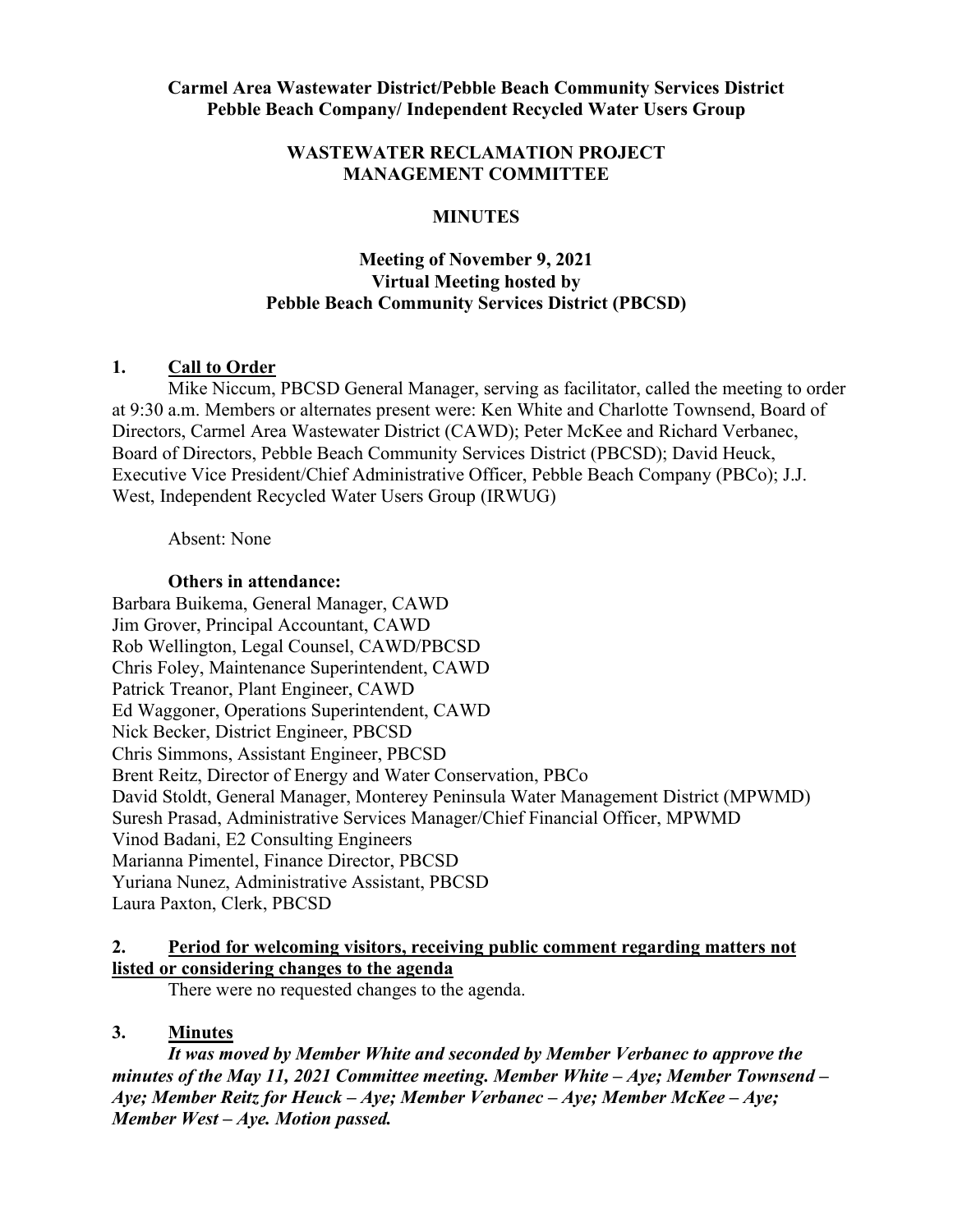Reclamation Management Committee Meeting held November 9, 2021 Page 2 of 4

### **4. Receive Audited Financial Report for Fiscal Year 2020-21**

Jim Grover, CAWD Principal Accountant reviewed the 2020-21 audited financial report. There were no auditor comments or corrections.

*It was moved by Member McKee and seconded by Member White to receive the audited Annual Financial Report for fiscal year 2020-21. Member White – Aye; Member Townsend – Aye; Member Heuck – Aye; Member Verbanec – Aye; Member McKee – Aye; Member West – Aye. Motion passed.* 

### **5. Supervisory Control and Data Acquisition (SCADA) Migration Project at CAWD Treatment Plant – Engineering Services**

The Committee received and reviewed the staff report regarding a reclamation capital project consultant contract. Chris Foley, CAWD Maintenance Superintendent noted that the treatment plant and the collection system legacy SCADA have already been migrated to the new Inductive Automation SCADA system; the current engineering services request is to migrate the reclamation system. The migration would also address SCADA safety modifications needed for the Sulfuric Acid and Citric Acid Storage and Feed Systems Project. The upgraded system would make the reclamation system compatible with not only the CAWD treatment plant and collection systems, but also with the reclamation SCADA platform that PBCSD uses. The system is locally hardwired and has a cellular backup to remain functional in the event of internet outages.

*It was moved by Member West and seconded by Member Verbanec to approve a capital project consultant contract with Frisch Engineering for the SCADA Migration Project in the amount of \$139,080. Member White – Aye; Member Townsend – Aye; Member Heuck – Aye; Member Verbanec – Aye; Member McKee – Aye; Member West – Aye. Motion passed.* 

# **6. Contingency Budget for Treatment Plant Sulfuric & Citric Acid Tank Project Construction**

The Committee received and reviewed the staff report regarding a reclamation capital project consultant contract. Patrick Treanor, Plant Engineer reported the bid for the project came in at \$377,000. A change order to add a project contingency of \$37,000 would bring the project total to \$414,000 (instead of the capital plan bid estimate of \$370,000). There is cost benefit by using staff for construction support services. The project will provide a significant safety benefit for storing and handling hazardous chemicals.

*It was moved by Member White and seconded by Member Townsend to approve a capital project budget amendment for the Sulfuric Acid and Citric Acid Storage and Feed Systems Project in the amount of \$37,000 to be used as a contingency budget for change orders during construction. Member White – Aye; Member Townsend – Aye; Member Heuck – Aye; Member Verbanec – Aye; Member McKee – Aye; Member West – Aye. Motion passed.*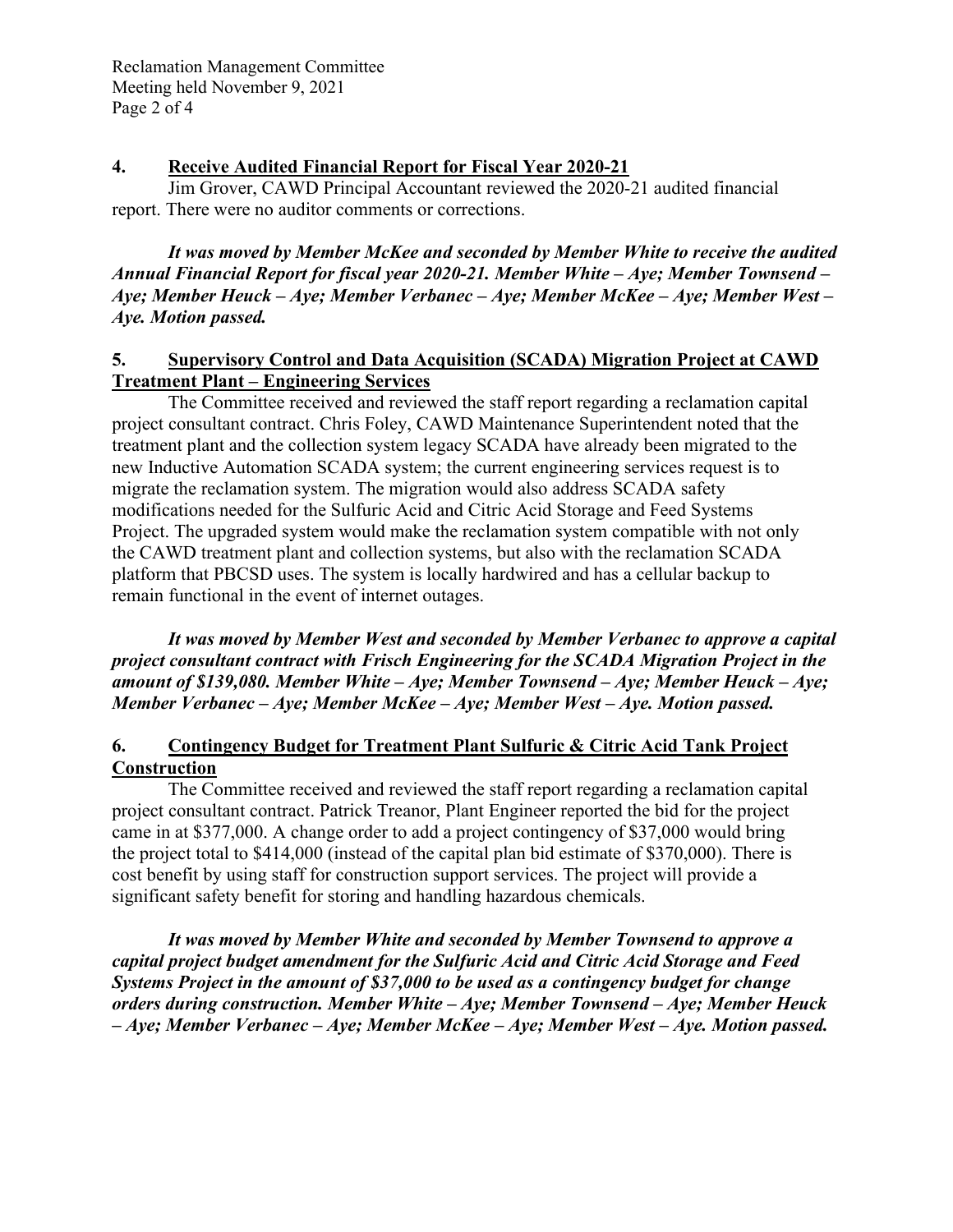### **7. Receive and consider reports relating to Operations and Maintenance of Project**

#### **A. Financial Statements (ending September 30, 2021)**

Jim Grover, CAWD Principal Accountant gave an overview of Financial Statements for the three-month period ending September 30, 2021. The Reclamation Project was reported to be in good standing.

### *The O & M Financial Statements for the period were received for information and no action was required.*

### **B. Receive/consider reports relating to Project operations and maintenance – ("O & M") of Project**

Ed Waggoner, CAWD Operations Superintendent briefed the committee on plant maintenance and operations over the last three months. The 160 backup Sinor microfiltration modules were finally received last week. The Carter Lake modules in cell number 2 were pushed to ultimate extended life and failed August  $31<sup>st</sup>$ , replaced by the Sinor modules previously in stock. Cells one and three have been in production for over three years and have a life expectancy of 5 years. The company that provides the Sinor brand of microfiltration modules currently used at the plant has limited stock on hand to avoid tariffs and orders take four to five months to fulfill.

System chemicals such as ammonia are increasingly difficult to procure and a budget amendment may be needed in the future.

Phos58 has been proven to effectively treat phosphorus scaling in reverse osmosis stages three and four, and appears to benefit the microfiltration membranes also. Mr. Waggoner felt the purchase of 44 Toray reverse osmosis membranes (less expensive, better than Hydronautics membranes, and faster to procure) for \$16,000 should wait to be considered until the February 2022 committee meeting since treatment of scaling with Phos58 is maintaining module production.

# *The report on Project operations and maintenance was received for information and no action was required.*

#### **C. Distribution System Operations and Maintenance and Water Use**

Nick Becker, District Engineer for PBCSD presented a distribution system operations and maintenance report. Forest Lake Reservoir stands at 43% of capacity, significantly above the 5-year average. The irrigation season ended mid-October. Although demand was abnormally low in July and October, demand year to-date overall is average. Plant production rates remain strong at 88 to 91% May through September, dropping to  $82\%$  in October due to a major rain event. Only the  $4<sup>th</sup>$  Fairway alternative source water production facility remains in operation; the rate of water level recovery of the three off-line wells remains encouraging. The new PBCo  $18<sup>th</sup>$  green dry weather diversion facility commissioned in late October will operate through winter. Scope and design of cathodic protection of the southern section of Carmel distribution pipeline is being developed.